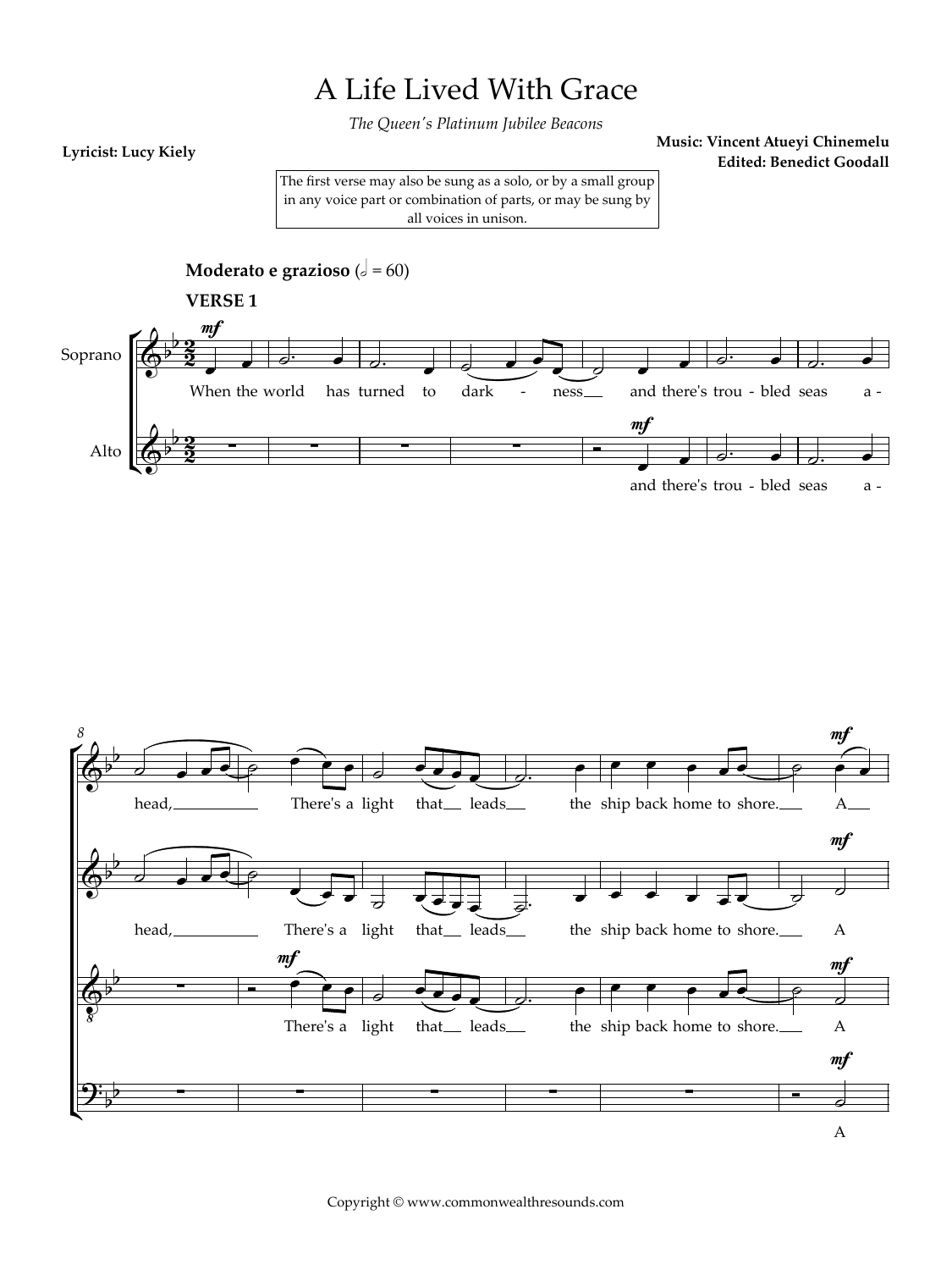

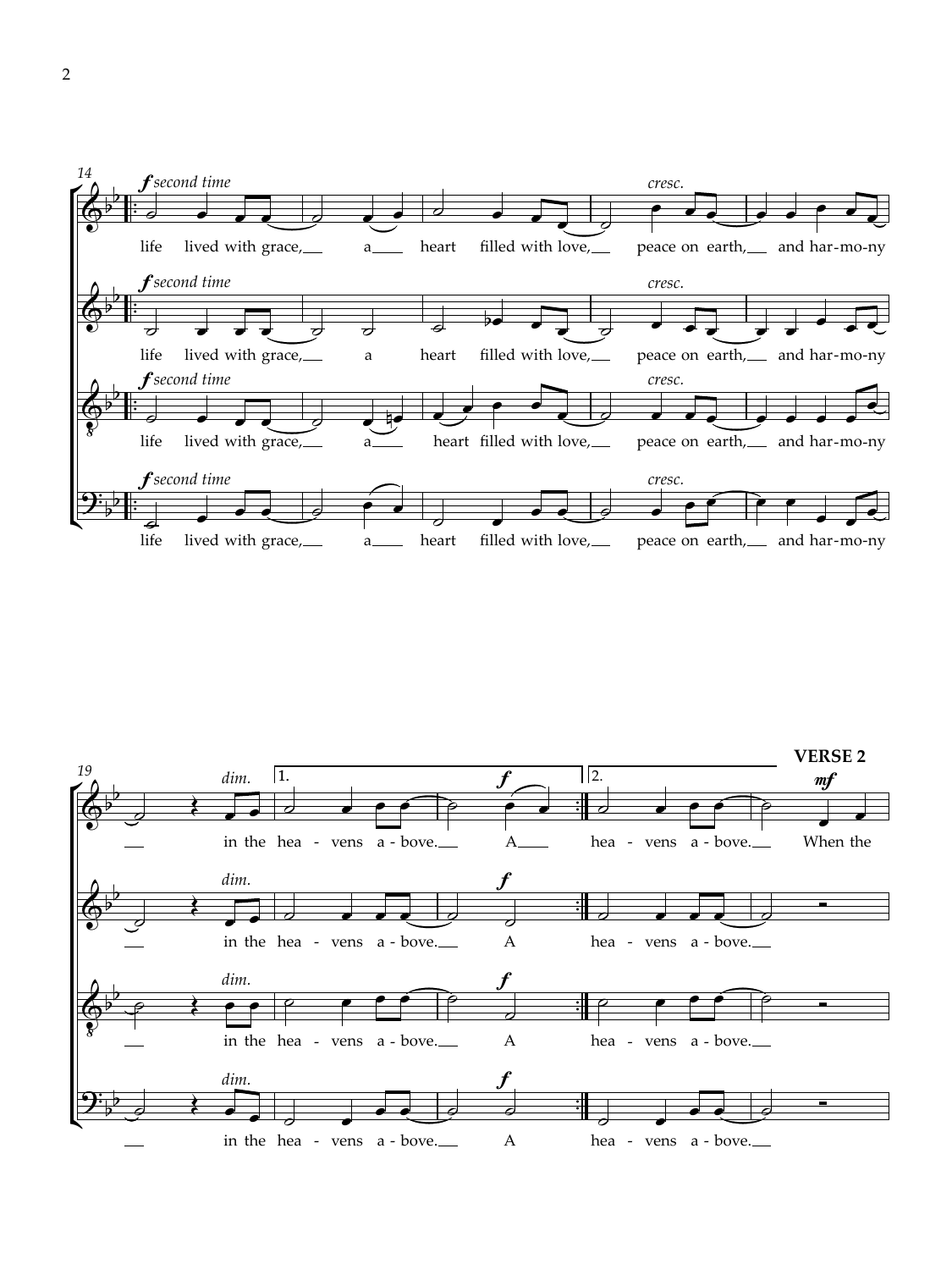



3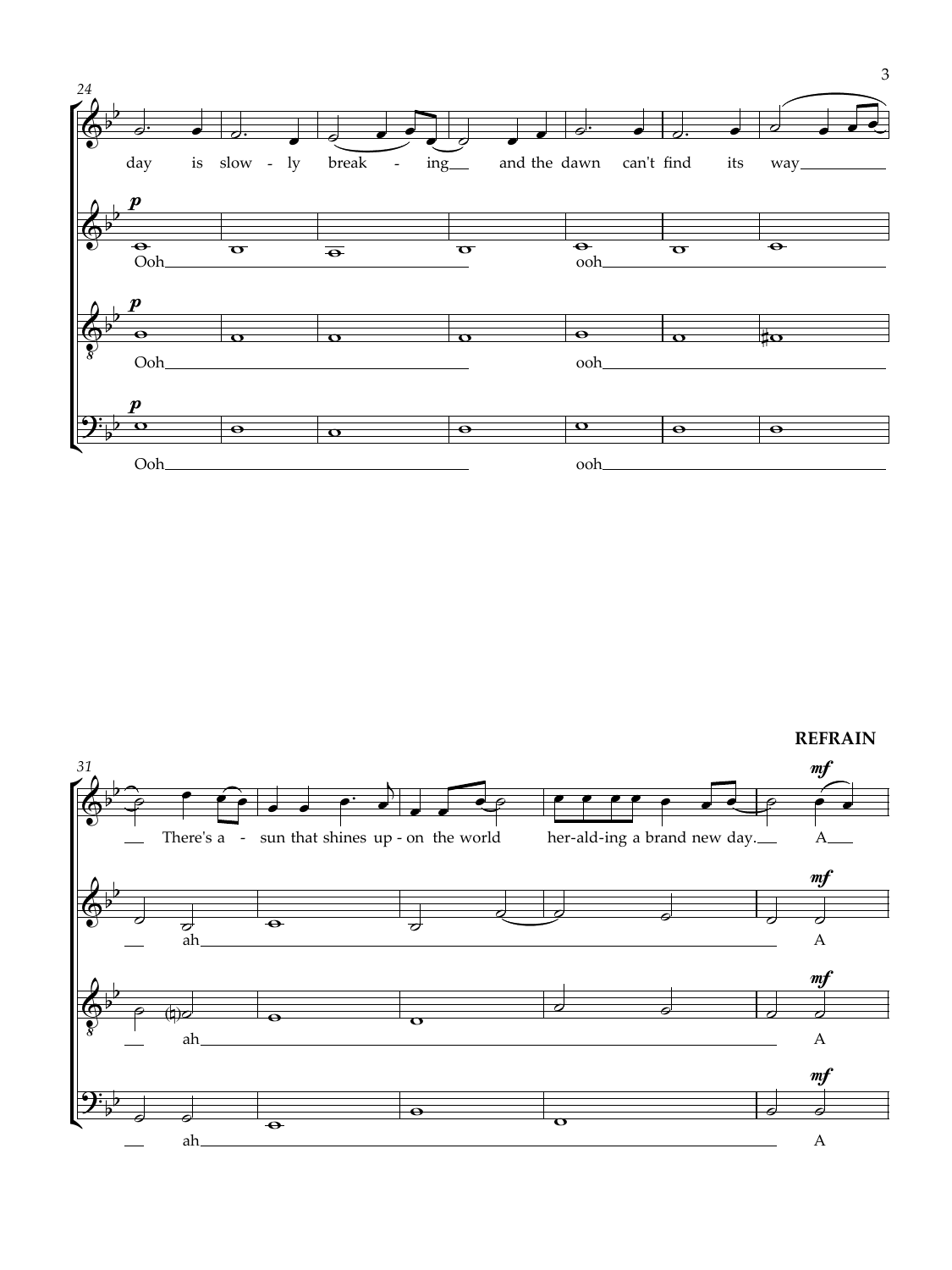

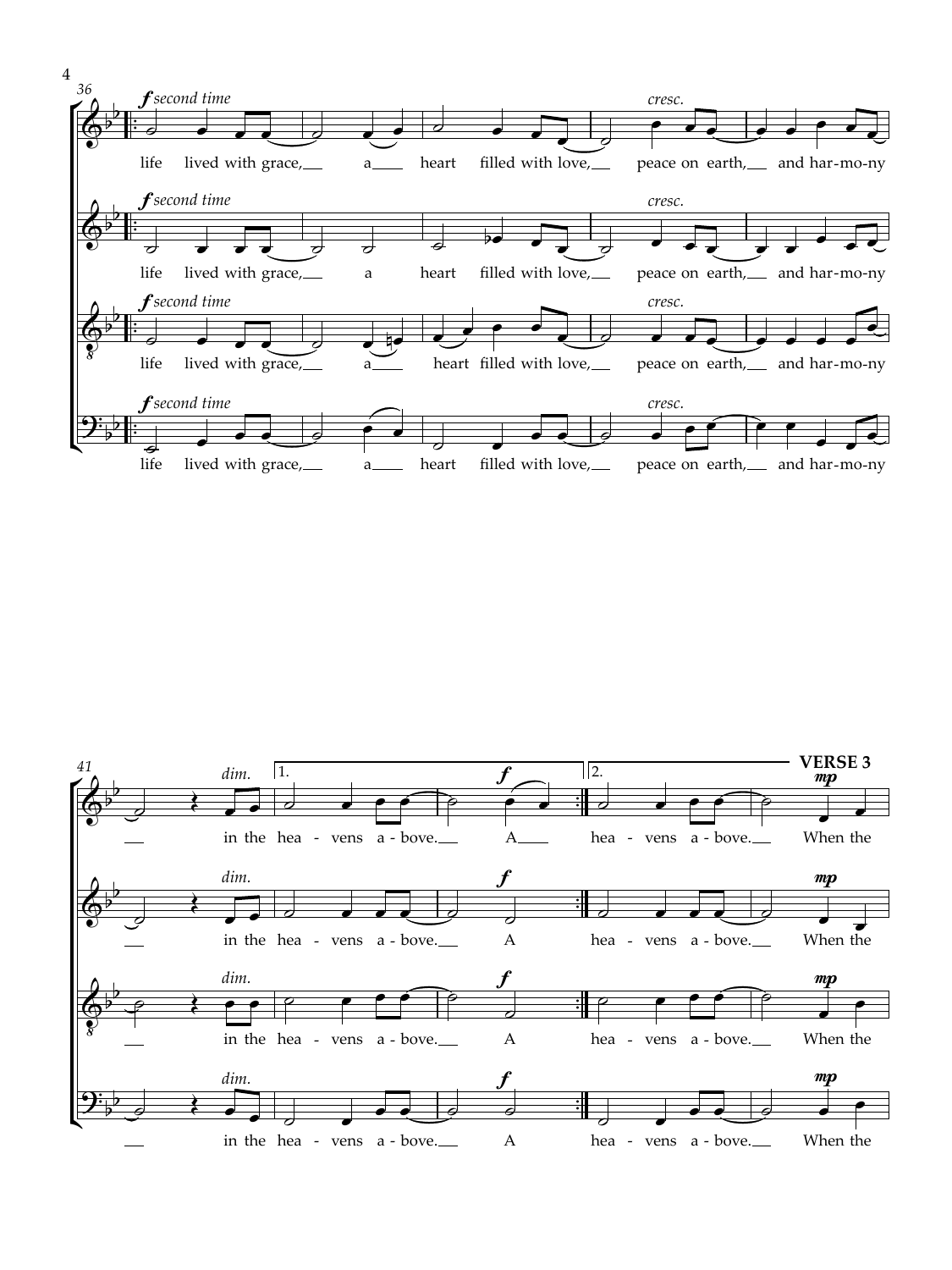

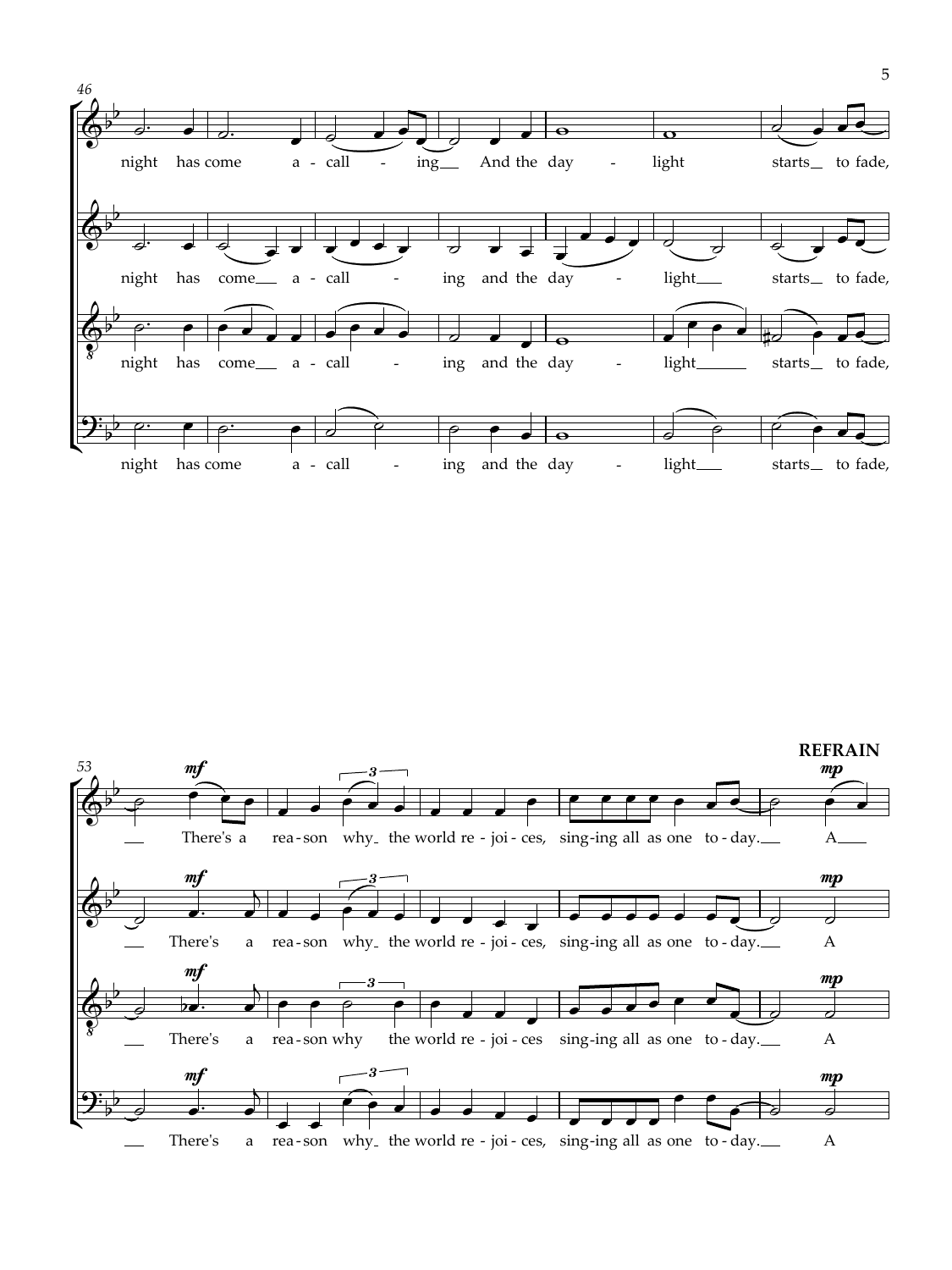